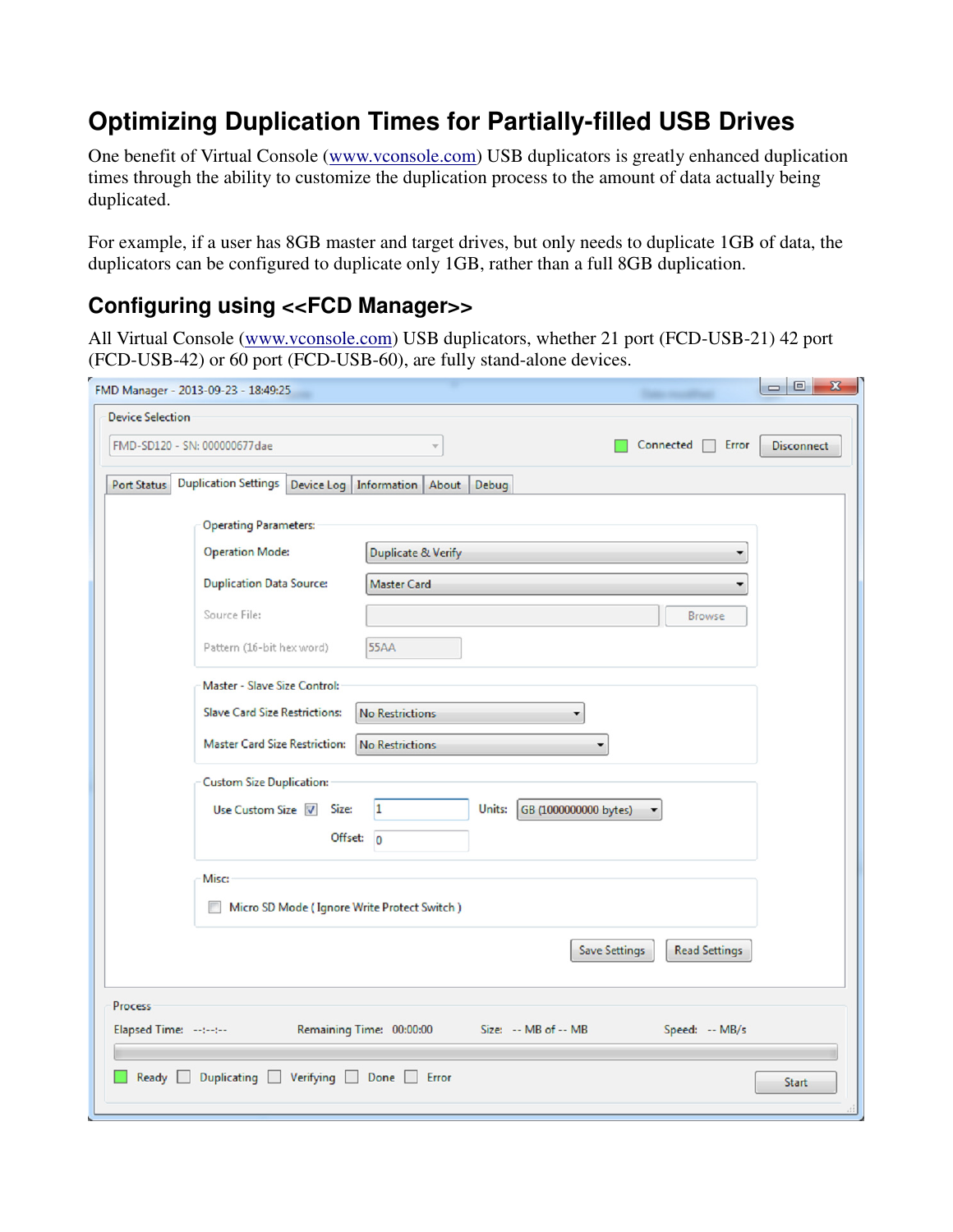However, they all can also be controlled, configured, and monitored using <<FCD Manager>>, an optional and free-of-charge Win32 GUI application included with every duplicator.

Within <<FCD Manager>>, the user can click on the "Duplication Settings" tab, and then check the "Use Custom Size" box. The user then enters an offset of "0" and the size of the chunk of data being duplicated (in either blocks (512 bytes), kB, MB, or GB). In our example case, the user would enter a "1" in the size field, and select "GB" from the drop down menu.

#### **Important Master Drive Consideration**

It is critically important, when using custom size duplication with Virtual Console (www.vconsole.com) USB duplicators, that the entire data set being duplicated actually resides within the first 1GB of address space on the master card. There are two ways users can ensure that this is indeed the case. The first option is to manually defragment the master drive. The second is to low-level format the master drive, and then copy the files to the master drive.

Flash memory is incredibly effective, portable, and inexpensive storage, but it does come with some limitations. Ultimately, it wears out. Each flash drive has a limited (though fairly high) number of write cycles available to it. Within the drive, each block has its own individual life span. Much of the genius in flash memory is that developers have incorporated the reality of different failure rates for different memory blocks into the control of the writing of data. As such, the data on a USB master drive that has had some amount of use may be scattered in chunks from the first to the last memory block.

When it comes to duplicating a USB drive, you can think of the actual process in this way: even if your file is only 1GB, and even if the data is actually within the first sequential 1GB of addresses … when a USB drive is duplicated without using custom sizing, the entire master drive is read and then written to the entire target card, even when 7GB of data are all zeroes.

#### **Defragmenting**

Normally with flash drives, there is little to be gained and only write cycles to be lost in defragmenting. The conventional wisdom is that defragmenting only increases performance with hard drives, because it reduces the travel of the read arm. Not only do flash drives not have read arms, developers have made work-arounds so that the scattered data chunks don't slow down read speeds.

Of course, the objective in our 1GB example is not to reduce read arm travel, but to get all of the data into the first 1GB of address space. This may be the one situation where there is a use for defragmenting a flash drive. By moving all of the data on the master card to the first 1GB of address space, we can shorten the duplication process by only reading the first 1GB of space on the master card, and only writing one 1GB of data to the target cards. In practice, using the custom size option to duplicate 1GB of data on 8GB master and target cards will be seven times faster than not using the custom size option.

Defragmenting a USB drive presents a minor technical challenge, since search results for flash defragmenting software online are likely to: 1) warn users against defragmenting the drive, and/or 2) not support flash drive defragmentation. Still, some software available by searching does seem to support flash drive defragmentation.

Additionally, Windows users can launch the Disk Defragmenter utility. In a recent test, the USB test drive did not immediately appear in the list of drives available for defragmenting. It was necessary to